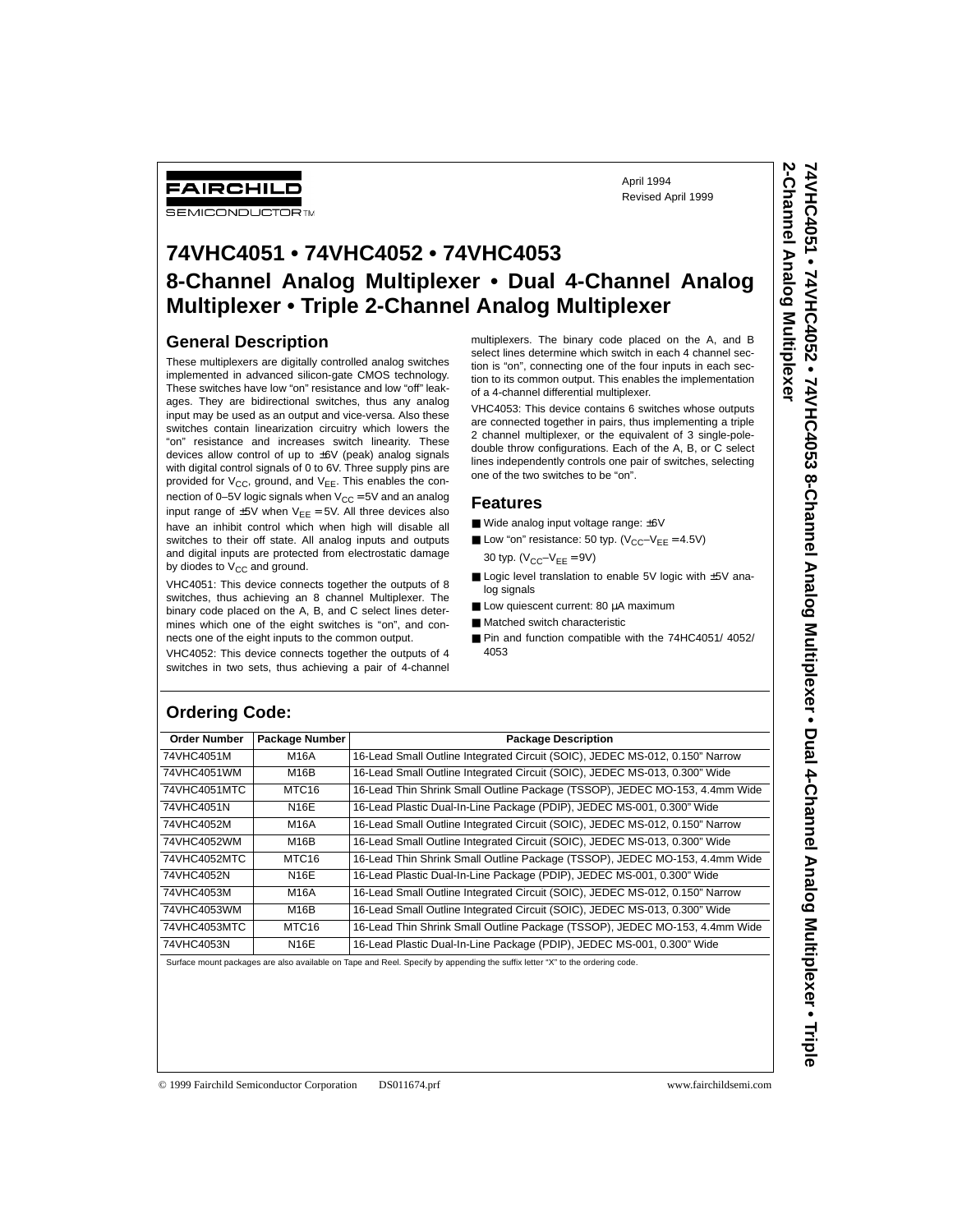

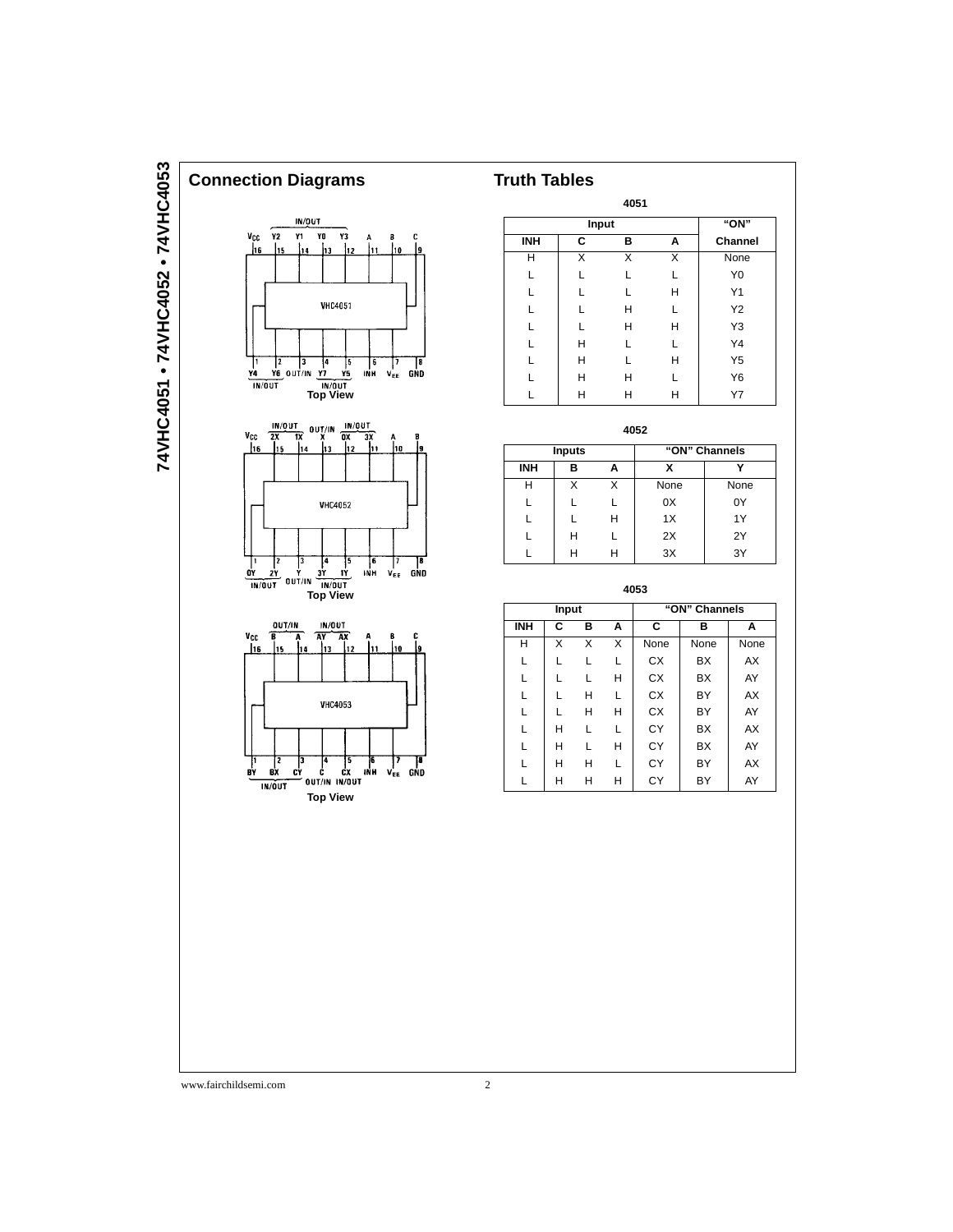

74VHC4051 • 74VHC4052 • 74VHC4053 **74VHC4051 • 74VHC4052 • 74VHC4053**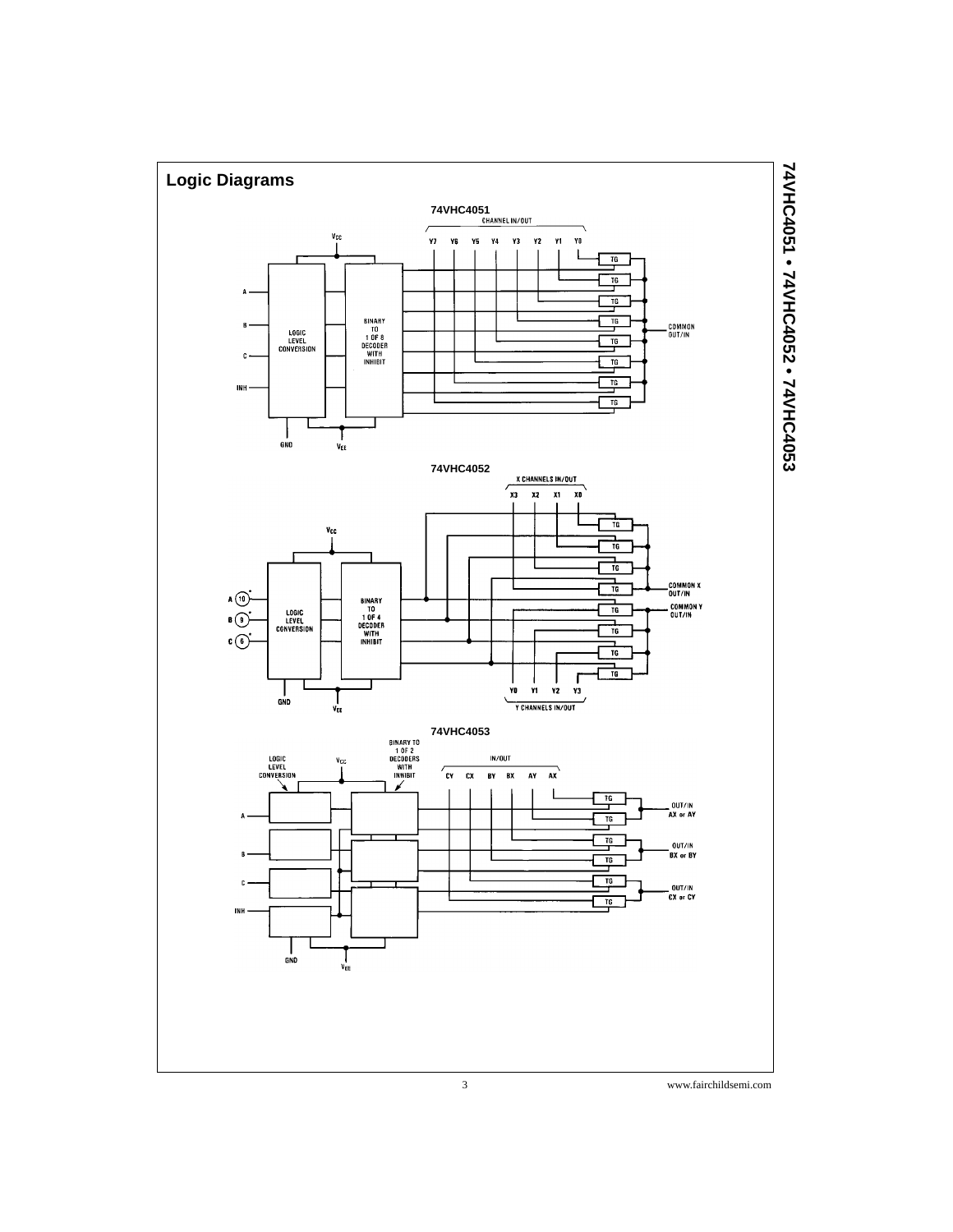## **Absolute Maximum Ratings**(Note 1)

| (Note 2)                                                   |                                     |
|------------------------------------------------------------|-------------------------------------|
| Supply Voltage $(V_{CC})$                                  | $-0.5$ to $+7.5$ V                  |
| Supply Voltage $(V_{EF})$                                  | $+0.5$ to $-7.5$ V                  |
| Control Input Voltage (V <sub>IN</sub> )                   | $-1.5$ to $V_{C}$ +1.5V             |
| Switch I/O Voltage $(V_{10})$                              | $V_{EF}$ –0.5 to $V_{CC}$ +0.5V     |
| Clamp Diode Current ( $I_{IK}$ , $I_{OK}$ )                | $+20$ mA                            |
| Output Current, per pin (I <sub>OUT</sub> )                | $+25$ mA                            |
| V <sub>CC</sub> or GND Current, per pin (I <sub>CC</sub> ) | $±50$ mA                            |
| Storage Temperature Range                                  |                                     |
| (T <sub>STG</sub> )                                        | $-65^{\circ}$ C to $+150^{\circ}$ C |
| Power Dissipation $(P_D)$                                  |                                     |
| (Note 3)                                                   | 600 mW                              |
| S.O. Package only                                          | 500 mW                              |
| Lead Temperature $(T_1)$                                   |                                     |
| (Soldering 10 seconds)                                     | 260°C                               |
|                                                            |                                     |

## **Recommended Operating Conditions**

|                                    | Min   | Max          | <b>Units</b> |
|------------------------------------|-------|--------------|--------------|
| Supply Voltage $(V_{CC})$          | 2     | 6            | V            |
| Supply Voltage $(V_{FF})$          | 0     | -6           | V            |
| DC Input or Output Voltage         | 0     | $V_{\rm CC}$ | v            |
| $(V_{IN}, V_{OIIT})$               |       |              |              |
| <b>Operating Temperature Range</b> |       |              |              |
| $(T_A)$                            | $-40$ | $+85$        | °C           |
| Input Rise or Fall Times           |       |              |              |
| $(t_{r}, t_{f})$                   |       |              |              |
| $V_{CC} = 2.0V$                    |       | 1000         | ns           |
| $V_{CC} = 4.5V$                    |       | 500          | ns           |
| $V_{CC} = 6.0V$                    |       | 400          | ns           |
|                                    |       |              |              |

**Note 1:** Absolute Maximum Ratings are those values beyond which dam-age to the device may occur.

**Note 2:** Unless otherwise specified all voltages are referenced to ground. **Note 3:** Power Dissipation temperature derating — plastic "N" package: –<br>12 mW/°C from 65°C to 85°C.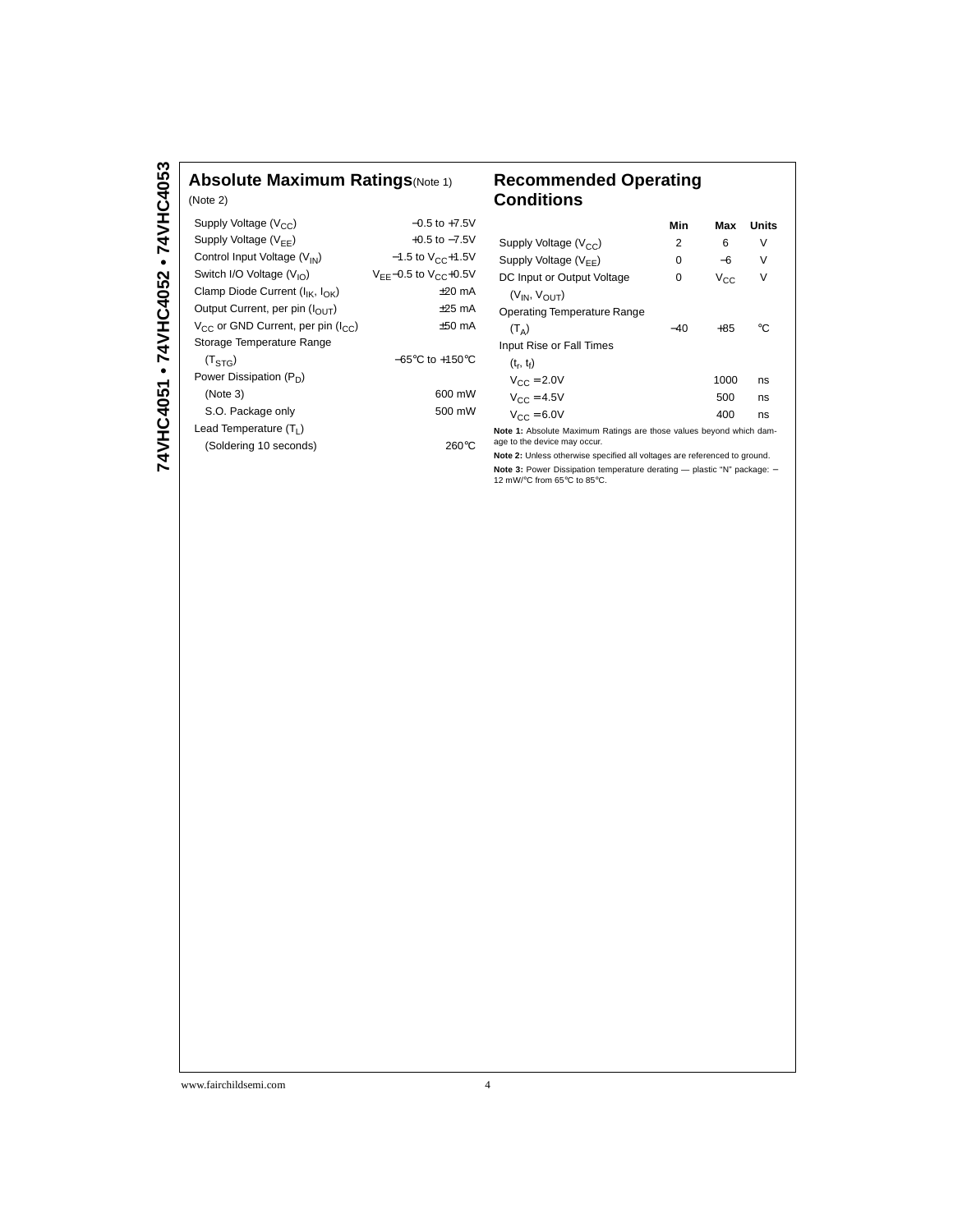| Symbol          | Parameter                           |  | <b>Conditions</b>                     | $V_{EE}$   | $v_{\rm cc}$ |     |                         | $T_A = 25^{\circ}C$ $T_A = -40$ to 85°C | <b>Units</b>                                                                                                                                    |  |
|-----------------|-------------------------------------|--|---------------------------------------|------------|--------------|-----|-------------------------|-----------------------------------------|-------------------------------------------------------------------------------------------------------------------------------------------------|--|
|                 |                                     |  |                                       |            |              | Typ |                         | <b>Guaranteed Limits</b>                |                                                                                                                                                 |  |
| V <sub>IH</sub> | Minimum HIGH Level                  |  |                                       |            | 2.0V         |     | 1.5                     | 1.5                                     | $\overline{\mathsf{v}}$                                                                                                                         |  |
|                 | Input Voltage                       |  |                                       |            | 4.5V         |     | 3.15                    | 3.15                                    | $\vee$                                                                                                                                          |  |
|                 |                                     |  |                                       |            | 6.0V         |     | 4.2                     | 4.2                                     | $\vee$                                                                                                                                          |  |
| $V_{\parallel}$ | Maximum LOW Level                   |  |                                       |            | 2.0V         |     | 0.5                     | 0.5                                     | $\overline{\mathsf{v}}$                                                                                                                         |  |
|                 | Input Voltage                       |  |                                       |            | 4.5V         |     | 1.35                    | 1.35                                    | $\vee$<br>$\vee$<br>$\Omega$<br>Ω<br>$\Omega$<br>Ω<br>$\Omega$<br>Ω<br>Ω<br>$\Omega$<br>Ω<br>$\Omega$<br>μA<br>μA<br>μA<br>nA<br>nA<br>μA<br>μA |  |
|                 |                                     |  |                                       |            | 6.0V         |     | 1.8                     | 1.8                                     |                                                                                                                                                 |  |
| $R_{ON}$        | Maximum "ON" Resistance<br>(Note 5) |  | $V_{INH} = V_{IL}$ , $I_S = 2.0$ mA   | <b>GND</b> | 4.5V         | 40  | 160                     | 200                                     |                                                                                                                                                 |  |
|                 |                                     |  | $V_{IS} = V_{CC}$ to $V_{FF}$         | $-4.5V$    | 4.5V         | 30  | 120                     | 150                                     |                                                                                                                                                 |  |
|                 |                                     |  | (Figure 1)                            | $-6.0V$    | 6.0V         | 20  | 100                     | 125                                     |                                                                                                                                                 |  |
|                 |                                     |  | $V_{INH} = V_{IL}$ , $I_S = 2.0$ mA   | <b>GND</b> | 2.0V         | 100 | 230                     | 280                                     |                                                                                                                                                 |  |
|                 |                                     |  | $V_{IS} = V_{CC}$ or $V_{EE}$         | GND        | 4.5V         | 40  | 110                     | 140                                     |                                                                                                                                                 |  |
|                 |                                     |  | (Figure 1)                            | $-4.5V$    | 4.5V         | 20  | 90                      | 120                                     |                                                                                                                                                 |  |
|                 |                                     |  |                                       | $-6.0V$    | 6.0V         | 15  | 80                      | 100                                     |                                                                                                                                                 |  |
| $R_{ON}$        | Maximum "ON" Resistance             |  | $V_{INH} = V_{IL}$                    | <b>GND</b> | 4.5V         | 10  | 20                      | 25                                      |                                                                                                                                                 |  |
|                 | Matching                            |  | $V_{IS} = V_{CC}$ to GND              | $-4.5V$    | 4.5V         | 5   | 10                      | 15                                      |                                                                                                                                                 |  |
|                 |                                     |  |                                       | $-6.0V$    | 6.0V         | 5   | 10                      | 12                                      |                                                                                                                                                 |  |
| $I_N$           | Maximum Control                     |  | $V_{IN} = V_{CC}$ or GND              |            |              |     | ±.05                    | ±0.5                                    |                                                                                                                                                 |  |
|                 | Input Current                       |  | $V_{CC} = 2 - 6V$                     |            |              |     |                         |                                         |                                                                                                                                                 |  |
| $I_{\rm CC}$    | Maximum Quiescent                   |  | $V_{IN} = V_{CC}$ or GND              | <b>GND</b> | 6.0V         |     | $\overline{\mathbf{4}}$ | 40                                      |                                                                                                                                                 |  |
|                 | <b>Supply Current</b>               |  | $I_{\text{OUT}} = 0 \mu A$            | $-6.0V$    | 6.0V         |     | 8                       | 80                                      |                                                                                                                                                 |  |
| $I_{17}$        | Maximum Switch "OFF"                |  | $V_{OS} = V_{CC}$ or $V_{FF}$         | <b>GND</b> | 6.0V         |     | ±60                     | ±300                                    |                                                                                                                                                 |  |
|                 | Leakage Current                     |  | $V_{IS} = V_{EF}$ or $V_{CC}$         | $-6.0V$    | 6.0V         |     | ±100                    | ±500                                    |                                                                                                                                                 |  |
|                 | (Switch Input)                      |  | $V_{INH} = V_{IH}$ (Figure 2)         |            |              |     |                         |                                         |                                                                                                                                                 |  |
| $I_{17}$        | Maximum Switch "ON"                 |  | $V_{IS} = V_{CC}$ to $V_{FF}$         | <b>GND</b> | 6.0V         |     | ±0.1                    | ±1.0                                    |                                                                                                                                                 |  |
|                 | Leakage Current                     |  | VHC4051 $V_{INH} = V_{IL}$            | $-6.0V$    | 6.0V         |     | ±0.2                    | ±2.0                                    |                                                                                                                                                 |  |
|                 |                                     |  | (Figure 3)                            |            |              |     |                         |                                         |                                                                                                                                                 |  |
|                 |                                     |  | $V_{IS} = V_{CC}$ to $V_{EE}$         | <b>GND</b> | 6.0V         |     | ±0.050                  | ±0.5                                    | μA                                                                                                                                              |  |
|                 |                                     |  | VHC4052 $V_{INH} = V_{IL}$            | $-6.0V$    | 6.0V         |     | ±0.1                    | ±1.0                                    | μA                                                                                                                                              |  |
|                 |                                     |  | (Figure 3)                            |            |              |     |                         |                                         |                                                                                                                                                 |  |
|                 |                                     |  | $V_{IS} = V_{CC}$ to $V_{FF}$         | <b>GND</b> | 6.0V         |     | ±0.05                   | ±0.5                                    | μA                                                                                                                                              |  |
|                 |                                     |  | VHC4053 $V_{INH} = V_{IL}$            | $-6.0V$    | 6.0V         |     | ±0.5                    | ±0.5                                    | μA                                                                                                                                              |  |
|                 |                                     |  | (Figure 3)                            |            |              |     |                         |                                         |                                                                                                                                                 |  |
| $I_{17}$        | Maximum Switch                      |  | $V_{OS} = V_{CC}$ or $V_{FF}$         | <b>GND</b> | 6.0V         |     | ±0.1                    | ±1.0                                    | μA                                                                                                                                              |  |
|                 | "OFF" Leakage                       |  | VHC4051 $V_{IS} = V_{EE}$ or $V_{CC}$ | $-6.0V$    | 6.0V         |     | ±0.2                    | ±2.0                                    | μA                                                                                                                                              |  |
|                 | Current (Common Pin)                |  | $V_{INH} = V_{IH}$                    |            |              |     |                         |                                         |                                                                                                                                                 |  |
|                 |                                     |  | $V_{OS} = V_{CC}$ or $V_{EE}$         | <b>GND</b> | 6.0V         |     | ±0.05                   | ±0.5                                    | μA                                                                                                                                              |  |
|                 |                                     |  | VHC4052 $V_{IS} = V_{EF}$ or $V_{CC}$ | $-6.0V$    | 6.0V         |     | ±0.1                    | ±1.0                                    | μA                                                                                                                                              |  |
|                 |                                     |  | $V_{INH} = V_{IH}$                    |            |              |     |                         |                                         |                                                                                                                                                 |  |
|                 |                                     |  | $V_{OS} = V_{CC}$ or $V_{EE}$         | <b>GND</b> | 6.0V         |     | ±0.05                   | ±0.5                                    | μA                                                                                                                                              |  |
|                 |                                     |  | VHC4053 $V_{IS} = V_{EE}$ or $V_{CC}$ | $-6.0V$    | 6.0V         |     | ±0.05                   | ±0.5                                    | μA                                                                                                                                              |  |
|                 |                                     |  | $V_{INH} = V_{IH}$                    |            |              |     |                         |                                         |                                                                                                                                                 |  |
|                 |                                     |  |                                       |            |              |     |                         |                                         |                                                                                                                                                 |  |

**Note 4:** For a power supply of 5V ±10% the worst case on resistances (R<sub>ON</sub>) occurs for VHC at 4.5V. Thus the 4.5V values should be used when designing with this supply. Worst case V<sub>IH</sub> and V<sub>IL</sub> occur at V<sub>CC</sub> = 5.5V and 4.5V respectively. (The V<sub>IH</sub> value at 5.5V is 3.85V.) The worst case leakage current occur<br>for CMOS at the higher voltage and so the 5.5V values shoul

**Note 5:** At supply voltages (V<sub>CC</sub>–V<sub>EE</sub>) approaching 2V the analog switch on resistance becomes extremely non-linear. Therefore it is recommended that<br>these devices be used to transmit digital only when using these suppl

**Note 6:** Adjust 0 dB for  $f = 1$  kHz (Null R1/R<sub>ON</sub> Attenuation).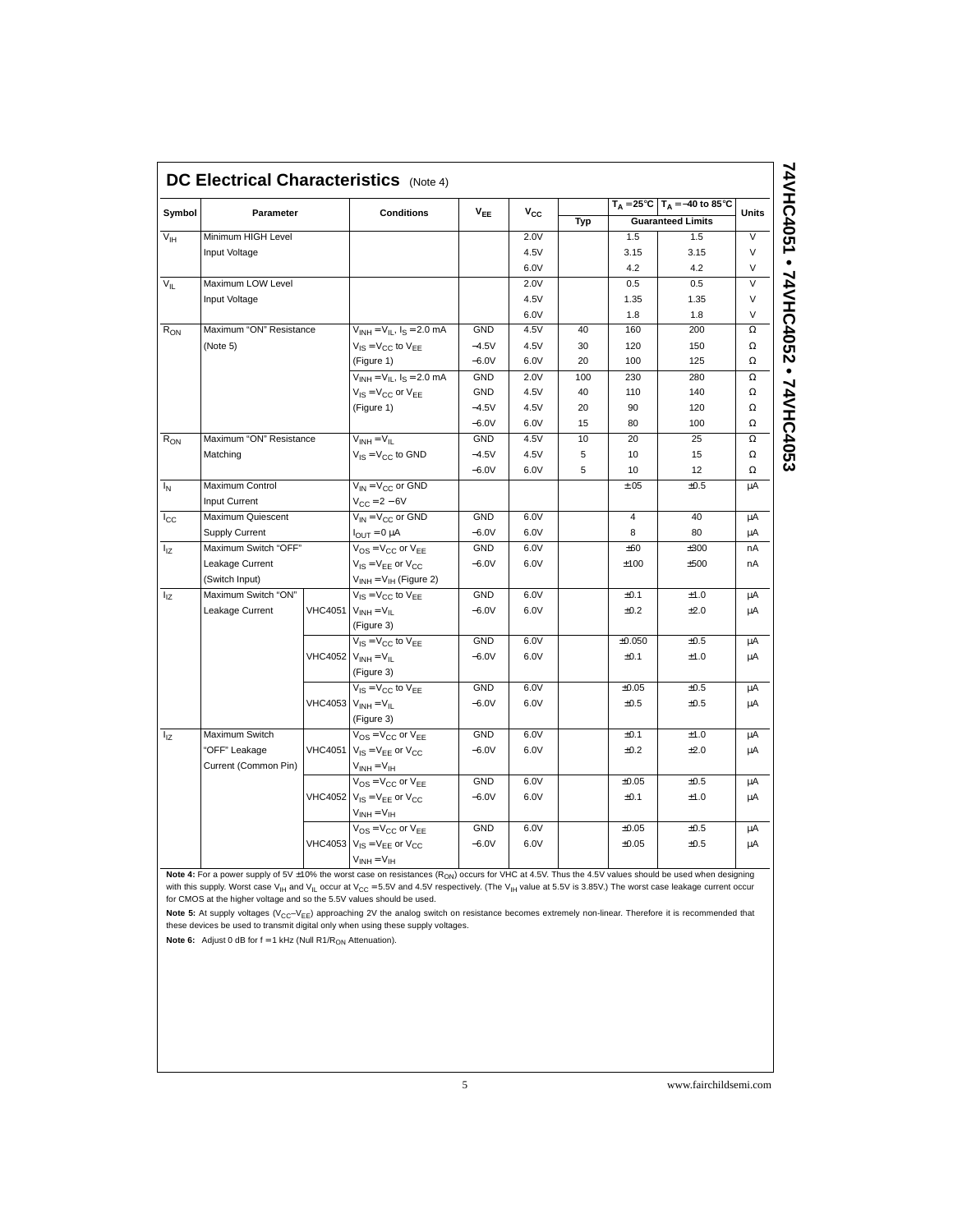| Symbol                              | Parameter                                     |                                  | $V_{CC} = 2.0V - 6.0V$ , $V_{EE} = 0V - 6V$ , $C_L = 50$ pF (unless otherwise specified)<br><b>Conditions</b> |            |              |       | $T_A = 25^\circ C$       | $T_A = -40$ to 85°C |       |
|-------------------------------------|-----------------------------------------------|----------------------------------|---------------------------------------------------------------------------------------------------------------|------------|--------------|-------|--------------------------|---------------------|-------|
|                                     |                                               |                                  |                                                                                                               | $V_{EE}$   | $v_{\rm cc}$ | Typ   | <b>Guaranteed Limits</b> |                     | Units |
| t <sub>PHL</sub> , t <sub>PLH</sub> | Maximum Propagation Delay                     |                                  |                                                                                                               | <b>GND</b> | 3.3V         | 25    | 35                       | 40                  | ns    |
|                                     | Switch In to Out                              |                                  |                                                                                                               | GND        | 4.5V         | 5     | 12                       | 15                  | ns    |
|                                     |                                               |                                  |                                                                                                               | $-4.5V$    | 4.5V         | 4     | 8                        | 12                  | ns    |
|                                     |                                               |                                  |                                                                                                               | $-6.0V$    | 6.0V         | 3     | $\overline{7}$           | 11                  | ns    |
| t <sub>PZL</sub> , t <sub>PZH</sub> | Maximum Switch Turn "ON"<br>$R_1 = 1 k\Omega$ |                                  |                                                                                                               |            | 3.3V         | 92    | 200                      | 250                 | ns    |
|                                     | Delay                                         |                                  |                                                                                                               | GND        | 4.5V         |       | 69                       | 87                  | ns    |
|                                     |                                               |                                  |                                                                                                               | $-4.5V$    | 4.5V         | 16    | 46                       | 58                  | ns    |
|                                     |                                               |                                  |                                                                                                               | $-6.0V$    | 6.0V         | 15    | 41                       | 51                  | ns    |
| t <sub>PHZ</sub> , t <sub>PLZ</sub> | Maximum Switch Turn "OFF"                     |                                  |                                                                                                               | GND        | 3.3V         | 65    | 170                      | 210                 | ns    |
|                                     | Delay                                         |                                  |                                                                                                               | GND        | 4.5V         | 28    | 58                       | 73                  | ns    |
|                                     |                                               |                                  |                                                                                                               | $-4.5V$    | 4.5V         | 18    | 37                       | 46                  | ns    |
|                                     |                                               |                                  |                                                                                                               | $-6.0V$    | 6.0V         | 16    | 32                       | 41                  | ns    |
| t <sub>MAX</sub>                    | Minimum Switch                                |                                  |                                                                                                               | GND        | 4.5V         | 30    |                          |                     | MHz   |
|                                     | <b>Frequency Response</b>                     |                                  |                                                                                                               | $-4.5V$    | 4.5V         | 35    |                          |                     | MHz   |
|                                     | 20 log $(V_1/V_0) = 3$ dB                     |                                  |                                                                                                               |            |              |       |                          |                     |       |
|                                     | Control to Switch                             | $R_L = 600\Omega,$               | $V_{IS} = 4 V_{PP}$                                                                                           | 0V         | 4.5V         | 1080  |                          |                     | mV    |
|                                     | Feedthrough Noise                             | $f = 1$ MHz,                     | $V_{IS} = 8 V_{PP}$                                                                                           | $-4.5V$    | 4.5V         | 250   |                          |                     | mV    |
|                                     |                                               | $C_L = 50$ pF                    |                                                                                                               |            |              |       |                          |                     |       |
|                                     | Crosstalk between                             | $R_L = 600\Omega,$               | $V_{IS} = 4 V_{PP}$                                                                                           | 0V         | 4.5          | $-52$ |                          |                     | dB    |
|                                     | any Two Switches                              | $f = 1$ MHz                      | $V_{IS} = 8 V_{PP}$<br>$V_{IS} = 4 V_{PP}$                                                                    | $-4.5V$    | 4.5V         | $-50$ |                          |                     | dB    |
|                                     | Switch OFF Signal                             | $R_L = 600\Omega,$               |                                                                                                               | 0V         | 4.5V         | $-42$ |                          |                     | dB    |
|                                     | Feedthrough                                   | $f = 1$ MHz,                     | $V_{IS} = 8 V_{PP}$                                                                                           | $-4.5V$    | 4.5V         | $-44$ |                          |                     | dB    |
|                                     | Isolation                                     | $V_{\text{CTL}} = V_{\text{IL}}$ |                                                                                                               |            |              |       |                          |                     |       |
| <b>THD</b>                          | Sinewave Harmonic                             | $R_L = 10 k\Omega$ ,             | $V_{IS} = 4 V_{PP}$                                                                                           | 0V         | 4.5V         | 0.013 |                          |                     | $\%$  |
|                                     | Distortion                                    | $C_{L} = 50$ pF,                 | $V_{IS} = 8 V_{PP}$                                                                                           | $-4.5V$    | 4.5V         | 0.008 |                          |                     | %     |
|                                     |                                               | $f = 1$ kHz                      |                                                                                                               |            |              |       |                          |                     |       |
| $C_{IN}$                            | Maximum Control                               |                                  |                                                                                                               |            |              | 5     | 10                       | 10                  | pF    |
|                                     | Input Capacitance                             |                                  |                                                                                                               |            |              |       |                          |                     |       |
| $C_{IN}$                            | Maximum Switch                                | Input                            |                                                                                                               |            |              | 15    |                          |                     | pF    |
|                                     | Input Capacitance                             | 4051 Common                      |                                                                                                               |            | 90           |       |                          |                     |       |
|                                     |                                               | 4052 Common                      |                                                                                                               |            | 45           |       |                          |                     |       |
|                                     |                                               | 4053 Common                      |                                                                                                               |            |              | 30    |                          |                     |       |
| $C_{IN}$                            | Maximum Feedthrough                           |                                  |                                                                                                               |            |              | 5     |                          |                     | pF    |
|                                     | Capacitance                                   |                                  |                                                                                                               |            |              |       |                          |                     |       |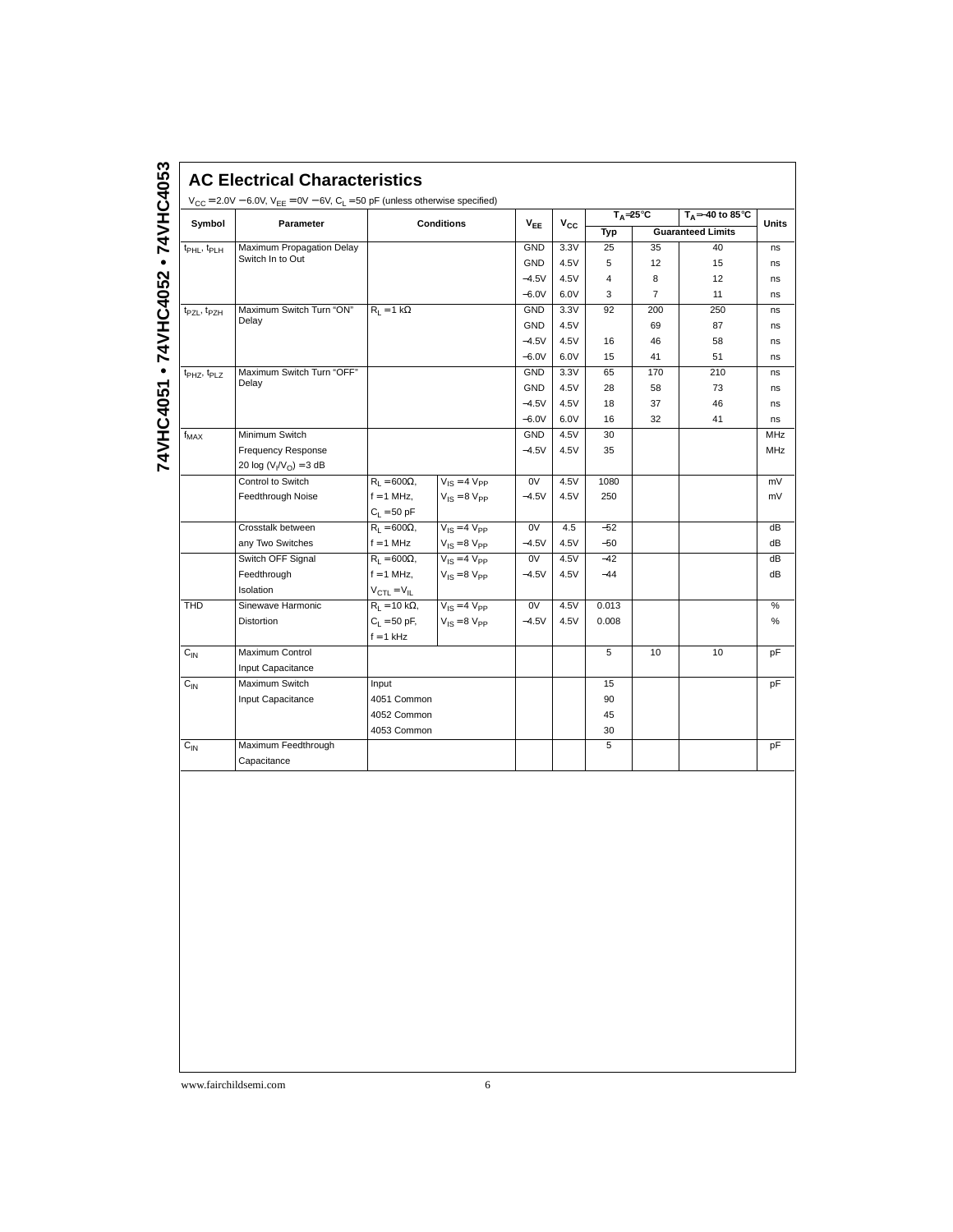

74VHC4051 • 74VHC4052 • 74VHC4053 **74VHC4051 • 74VHC4052 • 74VHC4053**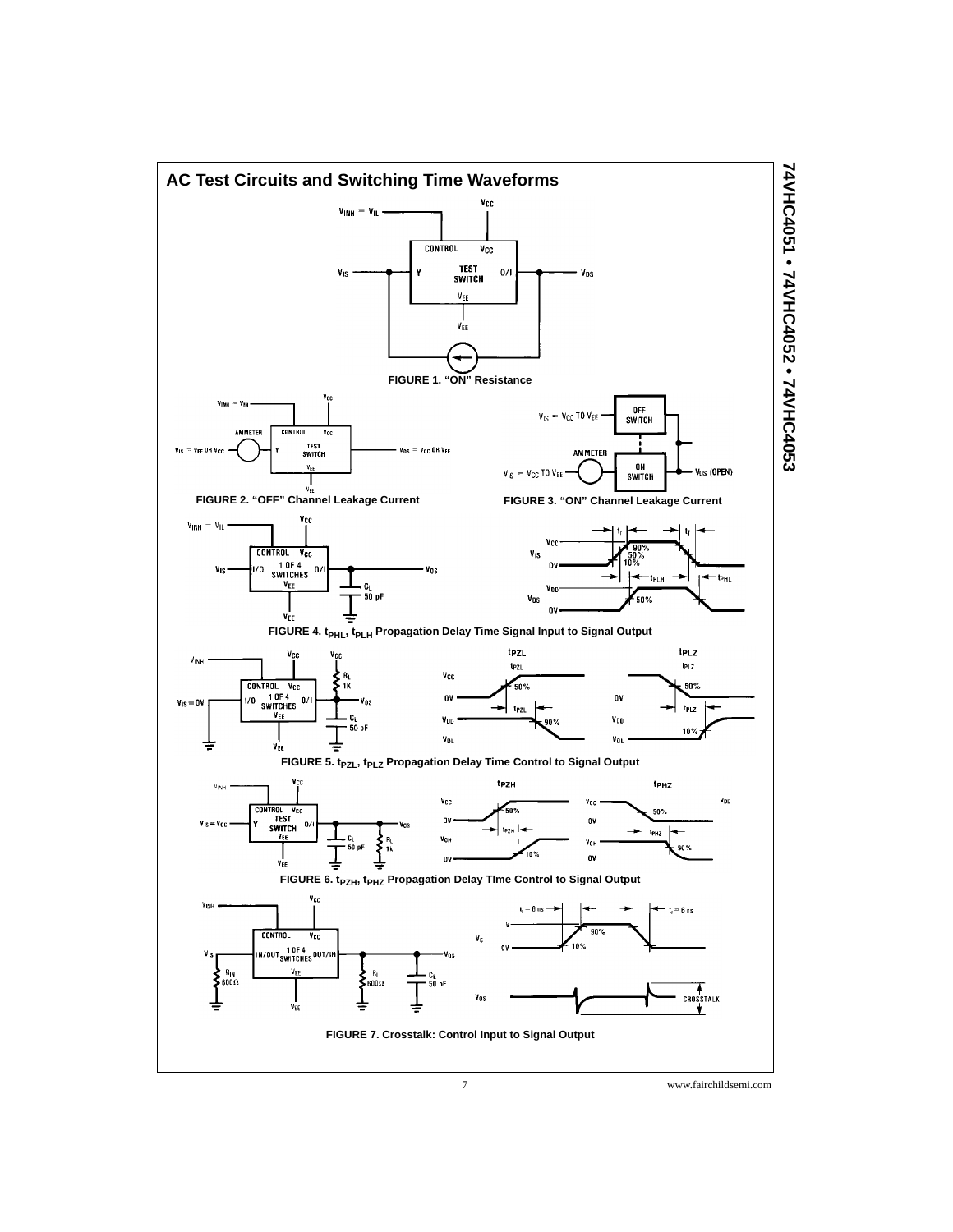

 $V_{CC}=-V_{EE}$ 

#### **Special Considerations**

In certain applications the external load-resistor current may include both  $V_{CC}$  and signal line components. To avoid drawing  $V_{CC}$  current when switch current flows into the analog switch pins, the voltage drop across the switch must not exceed 1.2V (calculated from the ON resistance).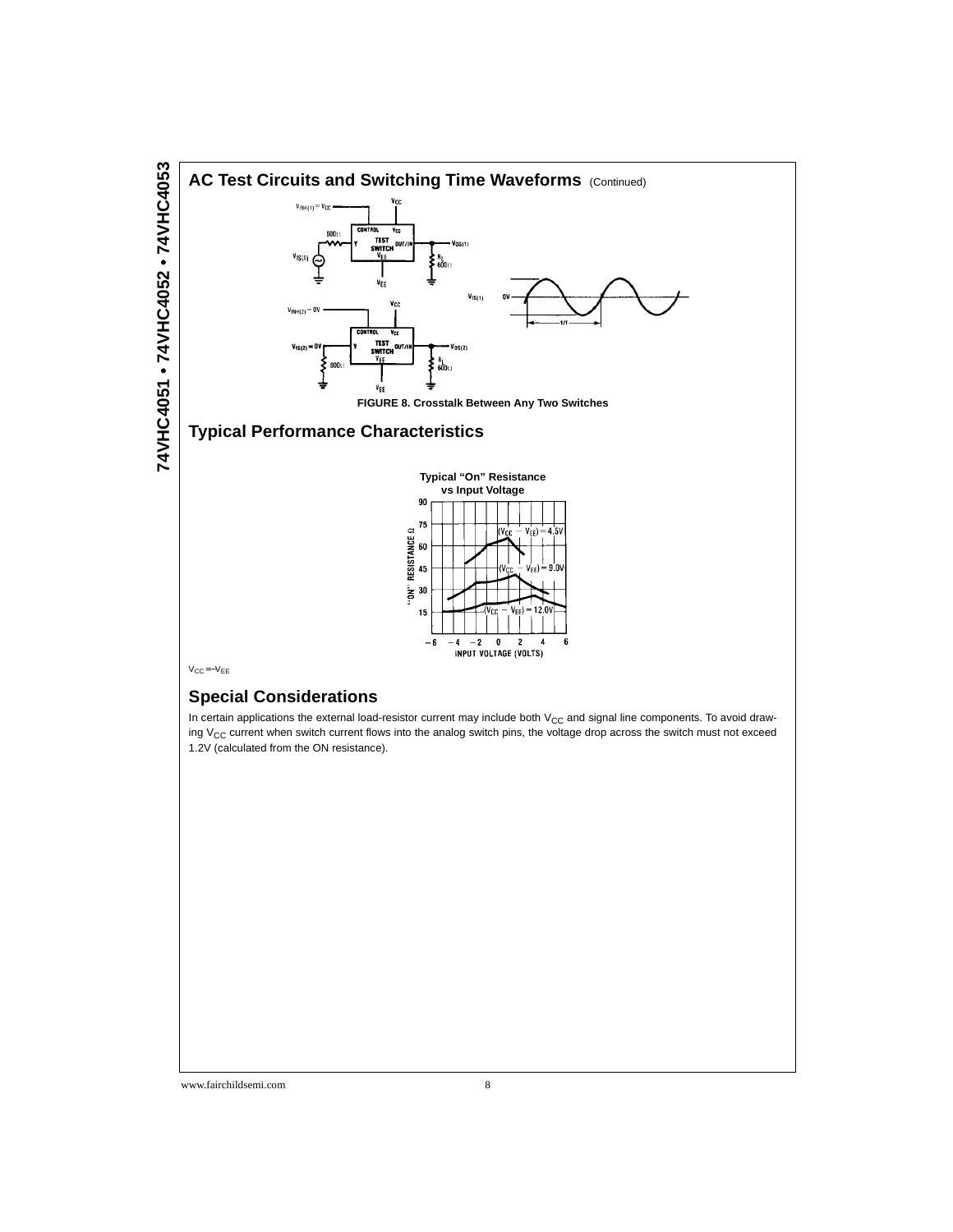

74VHC4051 • 74VHC4052 • 74VHC4053 **74VHC4051 • 74VHC4052 • 74VHC4053**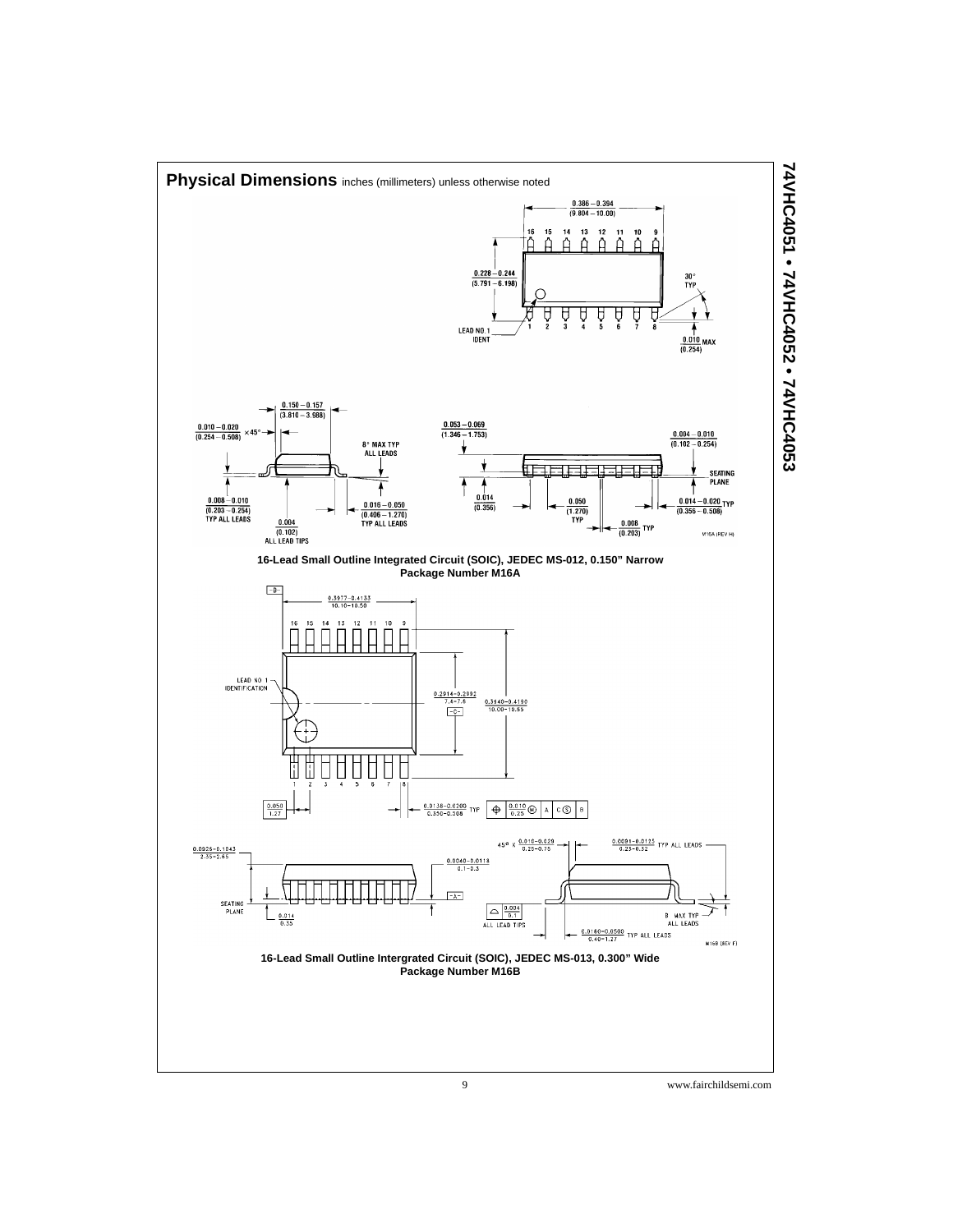

74VHC4051 • 74VHC4052 • 74VHC4053